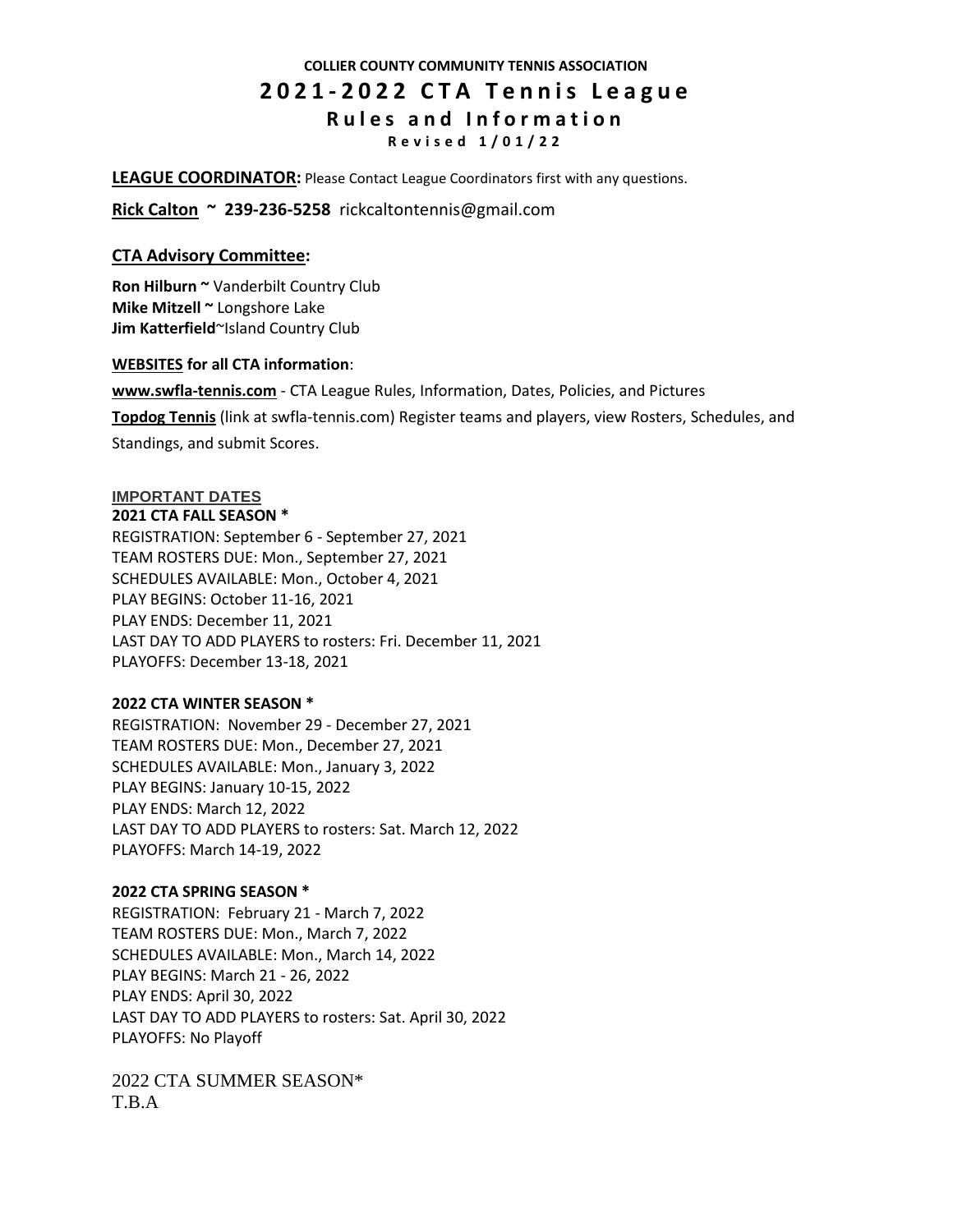# **CTA LEAGUE RULES AND INFORMATION**

**CTA ADULT DAY LEAGUE DIVISIONS** – Fall, Winter, Spring, & Summer. **Players must be at least 21 years of age.** 

#### **Divisions and Day of Play / # Positions (Courts) for each match**

2.5 Women – Tues. - 2 Fall / 3 Winter/ 2 Spring

3.0 Women - Weds. - 3 Fall / 4 Winter/ 3 Spring

3.5 Women – Fri. - 3 Fall / 4 Winter / 3 Spring

4.0 Women – Thurs. - 3 positions

4.5 Women – Fri. - 2 positions

2.5 Men – Fri. - 2 Fall / 3 Winter/ 2 Spring

3.0 Men – Tues. - 3 Fall / 4 Winter / 3 Spring

3.5 Men – Mon. - 3 Fall / 4 Winter / 3 Spring

4.0/4.5 Men - Mon. - 3 positions

6.5 Mixed Doubles - Sat. - 3 Fall / 3 Winter / 3 Spring

7.5 Mixed Doubles - Sat. - 3 Fall / 3 Winter / 3 Spring

3.0 Women  $(70+)$  – Thurs. – 3 positions

3.0 Men  $(70+)$  – Weds. – 3 positions

**Official Rules of Tennis** ~ The CTA League follows the Friend at Court Rules of Tennis including The Code, published by the USTA (except where otherwise stated in the CTA League rules) available for purchase at [www.ustashop.com,](http://www.ustashop.com/) (Search for 'Books') The league recommends that each Captain have this publication and a copy of these CTA League rules available on the court at match time. Click on the link at swfla-tennis.com 'USTA Tennis Rules' to view.

**CTA League Questions** ~ All questions and concerns should be directed to League Coordinators.

**League Format** ~ The CTA is an Interclub Adult Doubles Tennis League (club vs. club).

**League Seasons** ~ Fall, Winter, Spring, & Summer Adult Day Tennis League

**Facility Requirements** ~ All participating clubs must have soft courts available for home matches. League approval is required for exceptions to this requirement for reasons such as facility renovations. No facility may have more League teams than courts available per home match time slot. If they do, they must provide an alternate home match time.

**Cost** ~ \$24 per player per team. Fees are paid online with a Visa or MasterCard at the time of registration. Sorry, no refunds.

**Club Membership** ~ All league team players must be members of the club they represent and have a minimum of a one-month membership at their host club. A player must be a member during the time that they are playing on a team unless granted an exception by the league coordinator. Exceptions: Club membership is not required for the Men's and Women's 4.0 & 4.5 divisions. Mixed Double's players are not required to have a club membership. Individual Clubs may have restrictions regarding the play of non-members on their teams. Renters that have a membership with their rental are eligible to play on a team. Combo teams with multiple clubs/communities may be granted with prior approval from the league coordinator.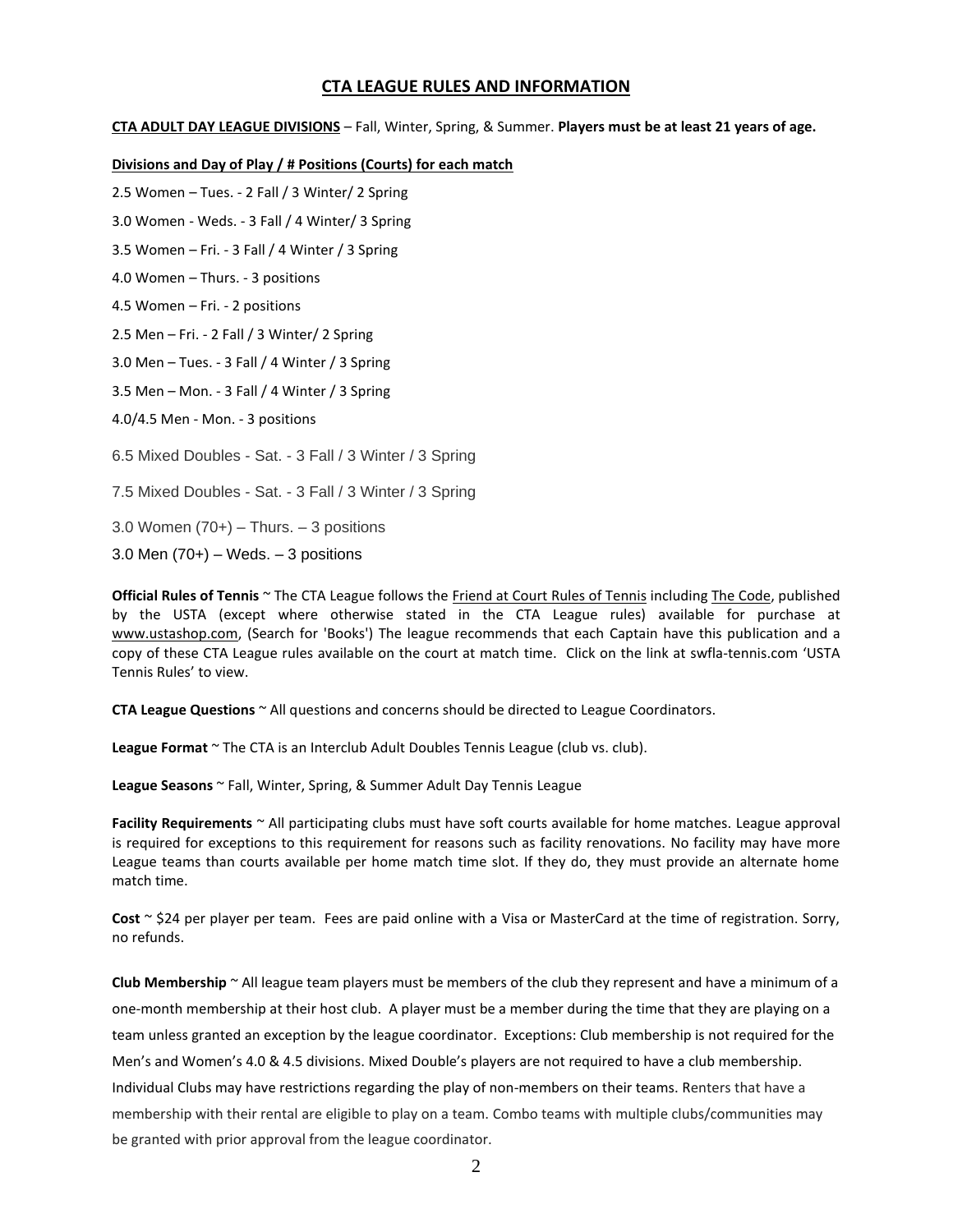**Time of Play** ~ Matches are scheduled with start times no later than 2:00 p.m.

**Team / Team Roster / Team Match** ~ All teams must be identified with a club. No Nomad teams. The number of positions for a match varies depending on the league and division. See the information above. Team rosters should have enough players to play a match plus two to four extra. Example: A Division that plays three courts should have 8 to 10 players on their roster. There is no limit to the number of players on a team roster.

Team members may not have a higher NTRP rating than the maximum NTRP rating of the level in which they are competing. No Individual is allowed to play in a match until they have been registered on their team in Topdog Tennis. Notification to the League Coordinator **BEFORE** the match by email, text, or phone is acceptable registration if Topdog Tennis registration is not possible. Failure to register an individual or notify the League Coordinator of an attempt to register an individual **before** play will result in default of that court.

#### **Mixed Doubles/Team Roster/Team Match**

7.5 Rosters must have at least (no less) than 3 players rated at 4.0. 6.5 Rosters must have at least (no less) than 3 players rating 3.5. **The rating spread between partners may not exceed 1.0.**

### **Home Team provides the regular duty felt for "soft court" balls and access to water for the match.** Many Home clubs provide refreshments after the match but this is not required.

**NTRP Rated** ~ NTRP ratings will be needed for every player listed on the roster. Current USTA NTRP ratings must be used. Captains should check to see that all your players' ratings are listed properly on the roster. See link 'USTA Ratings' at [www.swfla-tennis.com.](http://www.swfla-tennis.com/) If you feel that the USTA has incorrectly rated you or your player you can appeal their rating. See the Rating appeals below. New CTA players that do not have an NTRP rating may selfrate. Your club professional will help you with your self-rating. The league reserves the right to adjust the ratings of players. USTA self-ratings may not be accepted by the CTA/Bonita league until results are shown at the selfrated level.

**Topdog Tennis is not linked to the USTA NTRP rating database.** Please contact the CTA League Coordinator to change any incorrect ratings in Topdog Tennis so that they match the USTA website. If the USTA changes a player's rating during the middle of a CTA League season, players may finish the season at their current level. Changes will not go into effect until the next season. Matches played by players using an incorrect USTA NTRP rating are subject to default.

**NTRP Rating Appeals** ~ CTA League will accept rating appeals. All appeals must be submitted by your club USPTA Professional or Director of Tennis. If your club does not have either, the appeal must be submitted by your team captain. Appeals will not be accepted by individual players. No appeals will be accepted for USTA Early Start Ratings. Appeal Information, Request Form, and Appealed Players List are available at [www.swfla-tennis.com.](http://www.swfla-tennis.com/) Click on Rating Appeals under the 'CTA League' navigation tab.

Once a player successfully appeals their rating, they are eligible to play at the new level and their ability is considered equal to those at the new level for the current season only. Appeals of USTA ratings are valid for one season. As long as a player has a USTA rating different than the requested CTA League rating they must appeal their USTA rating each season.

Appeals should be granted BEFORE matches are played. Matches played before an appeal is granted are subject to default.

**Team Players** ~ Players must be at least 21 years of age. Players may be on the roster of two different teams within the same league, as long as the two teams are at different NTRP levels. (Example: A 3.5 rated player cannot play on two 3.5 teams but can play on a 3.5 and 4.0 team.)

**Club Staff Players** ~ Club Staff with "playing privileges" are not considered club members. Any club staff that wishes to play in the league must first obtain approval from the League Coordinator. The exception is for the Men's and Women's 4.0 & 4.5 divisions. Mixed 8.0 may also use Club Staff.

**Playing Up** ~ Players are encouraged to play at their rating level. If a player chooses to play 'up', they may only move up one level. Ex: a 2.5 player may play on a 3.0 team but not on a 3.5 team. Players are not allowed to play down a level. A player may be on two rosters within the same League, as long as the rosters are at different levels of play. They may play at the same level if one of them is the CTA League and the other is the Bonita League.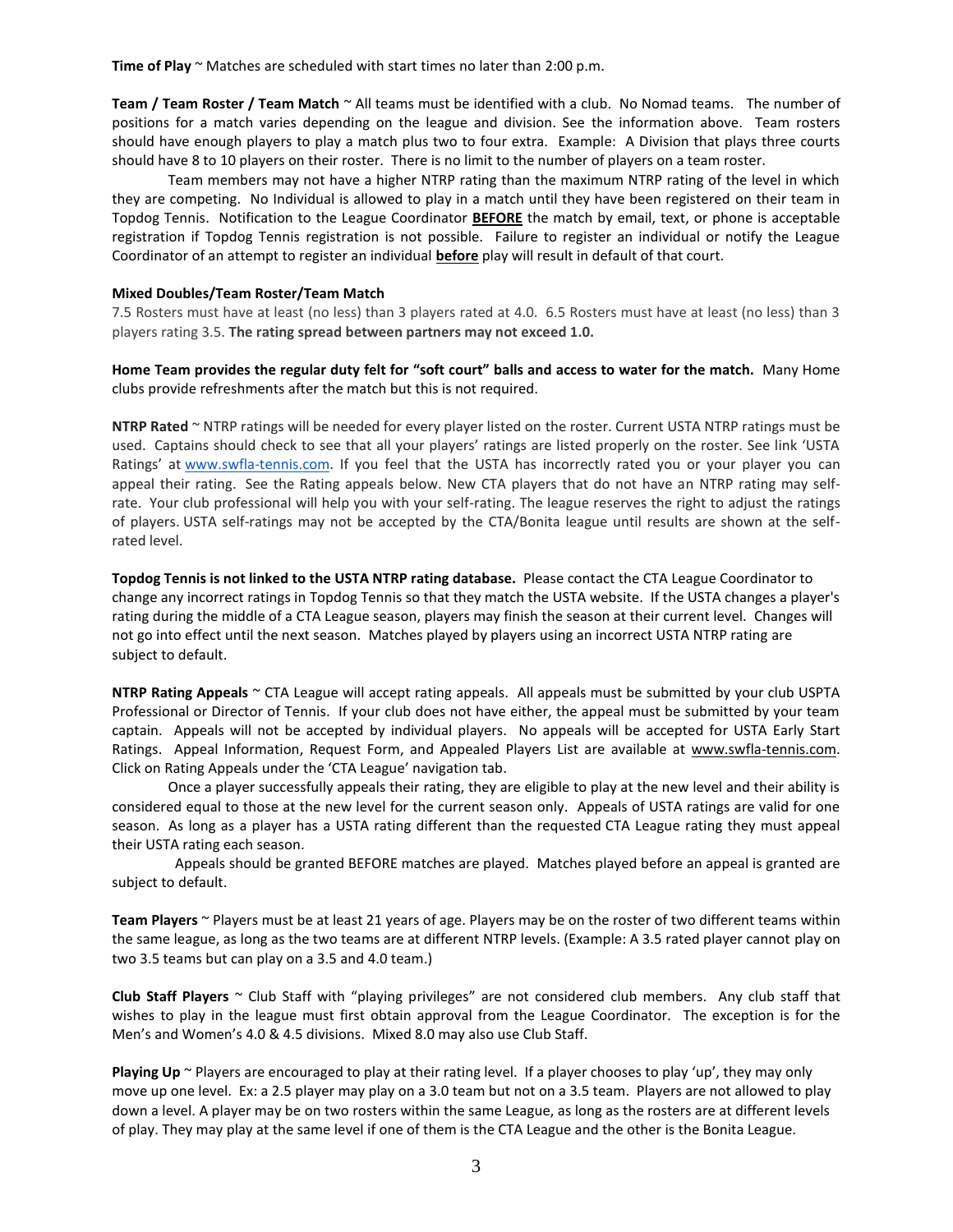| 75% - 25% Rule $\sim$ All team rosters should maintain at least 75% of its players at the NTRP designated team level (# |                                                                                                                   |
|-------------------------------------------------------------------------------------------------------------------------|-------------------------------------------------------------------------------------------------------------------|
|                                                                                                                         | of correctly rated players divided by total # of players). There is no specific percent needed during match play. |
| Occasionally teams may receive permission by the League to be exempt from this rule. A 75/25 Reference:                 |                                                                                                                   |
| Total # of Players on Roster                                                                                            | Total # of Players Allowed at Lower Level on Roster                                                               |
| $6 - 7$                                                                                                                 |                                                                                                                   |
| $8 - 11$                                                                                                                |                                                                                                                   |
| $12 - 15$                                                                                                               |                                                                                                                   |
| $16-19$                                                                                                                 | 4                                                                                                                 |
| $20 - 23$                                                                                                               |                                                                                                                   |

**Flights** ~ Divisions that have large numbers of teams may be placed on several flights. The location will be taken into consideration when forming flights.

**Schedules / Scheduling Conflicts** ~ CTA League clubs are experiencing many scheduling difficulties due to the growth of tennis in our area. When registering teams for the Fall or Winter CTA League scheduling conflicts may occur due to the large number of teams playing. To avoid conflicting schedules, it's possible, that a team may have more away matches than home matches. If a Club registers multiple teams playing on the same day and time and are not able to accommodate all their teams at home at the same time, the Club must provide a separate later start time to be used as necessary to accommodate scheduling.

The CTA League may occasionally schedule a match at a later time to accommodate play. Captains should make every attempt to help each other in the rescheduling of conflicting matches. The team captains are responsible for working out these conflicts. The match may have to be moved to the away team's club or rescheduled for a different day or time. Individual matches may be scheduled at different times and locations. **Captains, please notify the League Coordinator of any schedule changes. Be sure to contact your clubs with any schedule changes so they can revise their court reservation schedules**

Schedules will be available at Topdog Tennis on the dates published. Please check your schedules and resolve conflicts early. The match schedule is subject to change after publication if conflicts occur, all Captains are required to check the online match schedule for any changes.

All teams must play all scheduled matches. The League Coordinator should be consulted before a team defaults their entire match (all the positions). Any team deliberately forfeiting an entire team match is subject to disqualification. All matches should be played before the last match of the regular season (before playoffs).

**Match Lineup** ~ Captains should print out the correct match scorecard, available on the Topdog Tennis website, and bring it to the match. Team captains for each team shall exchange their team scorecards simultaneously before the beginning of the team match. No substitutions may be made in an individual match after the lineup has been presented, except for injury to, illness of, no show of, or disqualification of a player, before the start of such match. The start of a match is defined as when the first point is played. If the substitution is made during the warm-up, the substitute player is entitled to a five (5) minute warm-up. Team matches must proceed on the court and start in the following order: Court #1, Court #2, Court #3, and Court #4. Captains are both responsible for having their players on the correct courts.

**NO STACKING** ~ **Each team must play their individual doubles teams in order of strength**. The Bonita League promotes fair and competitive tennis; to put your lesser qualified team/players on the top courts **IS NOT FAIR.**  Your best two players do not have to play together in the first position. Just make sure that your best 'individual team' that week plays on court one and so on.

If an opposing team files a grievance suggesting there has been stacking, the Bonita League will review the order of play and penalize appropriately.

- **1)** Players of a lesser rating 'playing up' on a higher rated team must play below players of the higher rating. If a 3.0 player is playing with a 3.5 player, they must not play higher than two 3.5 players.
- **2)** Match may be declared a stack when player movement and sandbagging rules are violated.
	- **a.** Player movement rules apply to both individuals and pairs.
		- **b.** Sandbagging rules apply only to pairs.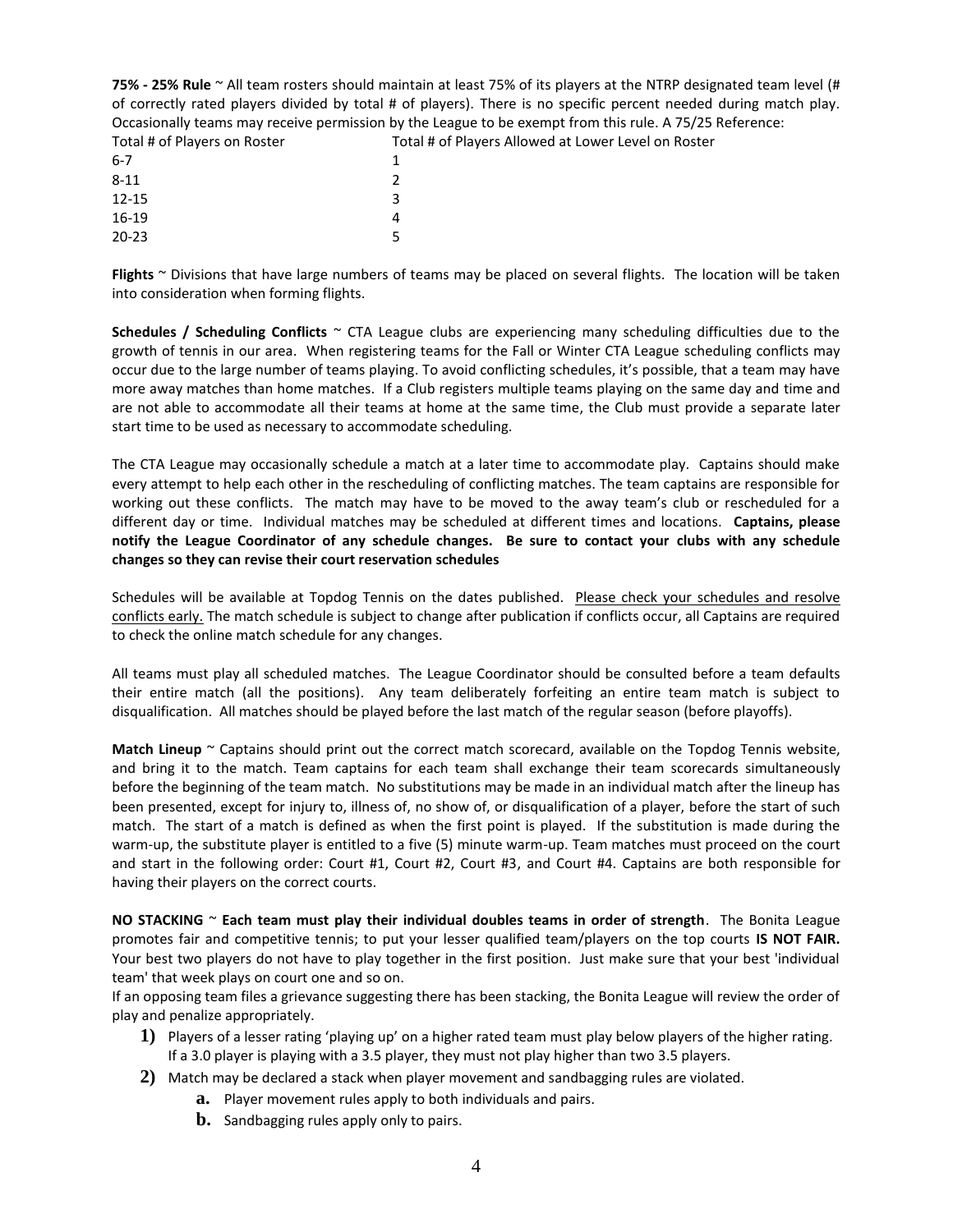- **3) Individual players may be moved** up or down two positions from their last legal position, provided this does not violate player movement rules for the pair or the sandbagging rule.
- **4) Pairs may be moved** up or down one position from their last legal position, provided this does not violate the sandbagging rule.
- **5) Sandbagging occurs when a winning pair is moved down, and a losing pair is moved up.**
	- a. This rule applies even if the pair have only played once.
		- b. Winning and losing are determined by the results of matches played to date during the current season.
			- i. A pair that has won more times than it has lost is a winning pair.
			- ii. A pair that has lost more times than it has won is a losing pair.
			- iii. A pair that has won as many matches as it has lost has no winning or losing record.
			- iv. A pair that has not yet played together during the regular season has no record.

Captains, if you feel your lower-rated players are rated too low and should be changed to a higher rating to reflect their level of play, please contact the League Coordinators to have them review the players' performance and ratings.

Appealed players and stacking- Once a player successfully appeals their rating, they are eligible to play at the new level and their ability is considered equal to those at the new level for the current season only. This means that they don't have to play on court #1 if appealing down or the last court if moving up. Very simply play your best team at court #1, the second-best team at court #2, etc.

**Men's 4.0/4.5 Division ONLY**: Only ONE 4.5 player may play each week for your team. The 4.5 player must play in the first position only. Your team may have as many 4.5 players on the roster as you want but only one 4.5 can play each week.

**Combo Doubles Mixed Division ONLY:** This division is for men and women. Total Top Dog rating cannot exceed the level of the team. For example, the possible make-up of a 7.0 team could be 3.5/3.5, 3.0/4.0, or 3.5/3.0. **The rating spread between partners may not exceed 1.0.**

**Defaults** ~ A match default is defined as 15 minutes after the scheduled time and the match has been called to start and the court is available. Please use your discretion before calling a default. If the opponent is late for just cause, please try to be understanding and play the match. Scoring in the event of a default, forfeit or disqualification shall be 6-0, 6-0. In case of a retirement, the non-retiring doubles team will be credited with such a number of additional games, as would have been won if the match was completed and the non-retiring doubles team won every subsequent game.

If a team cannot field the required number of players, **default to the bottom position**. Some positions may have to move up one spot. Opponents should be contacted as soon as possible if your team is unable to field all positions for a match. Having insufficient players is not a valid reason to request a reschedule.

**Scoring** ~ All matches will be the best of two sets with regular scoring and a set tie-break at 6-all in each set. The set tiebreak is a 7-point tiebreak, the first to seven by two points (Coman Style). No rest break is allowed after the first game during a set.

In the event of split sets, a 10-point SUPER TIE-BREAK, the first to 10 by two points (Coman Style), shall be played in place of the third set with a two-minute set break. The Super Tie-Break shall be scored as 1 set and 1 game for tiebreak procedures (1-0 on the scorecard). One (1) point is awarded for each overall team win (not individual courts won).

To determine season standings and playoff participants if overall matches won are tied in the season standings: least individual matches lost; then if still tied, least individual sets lost; then if still tied least individual games lost will be used to break ties.

The goal of the CTA League is to give players as many matches and play as many different teams as possible during the time allotted. Some teams may have a bye while others do not. Sometimes the number of teams in a division and the number of weeks of play do not allow for a complete rotation through the flight. Divisions will use % won if the teams in a division play uneven numbers of matches. (% = # of Overall Team Wins divided by the # of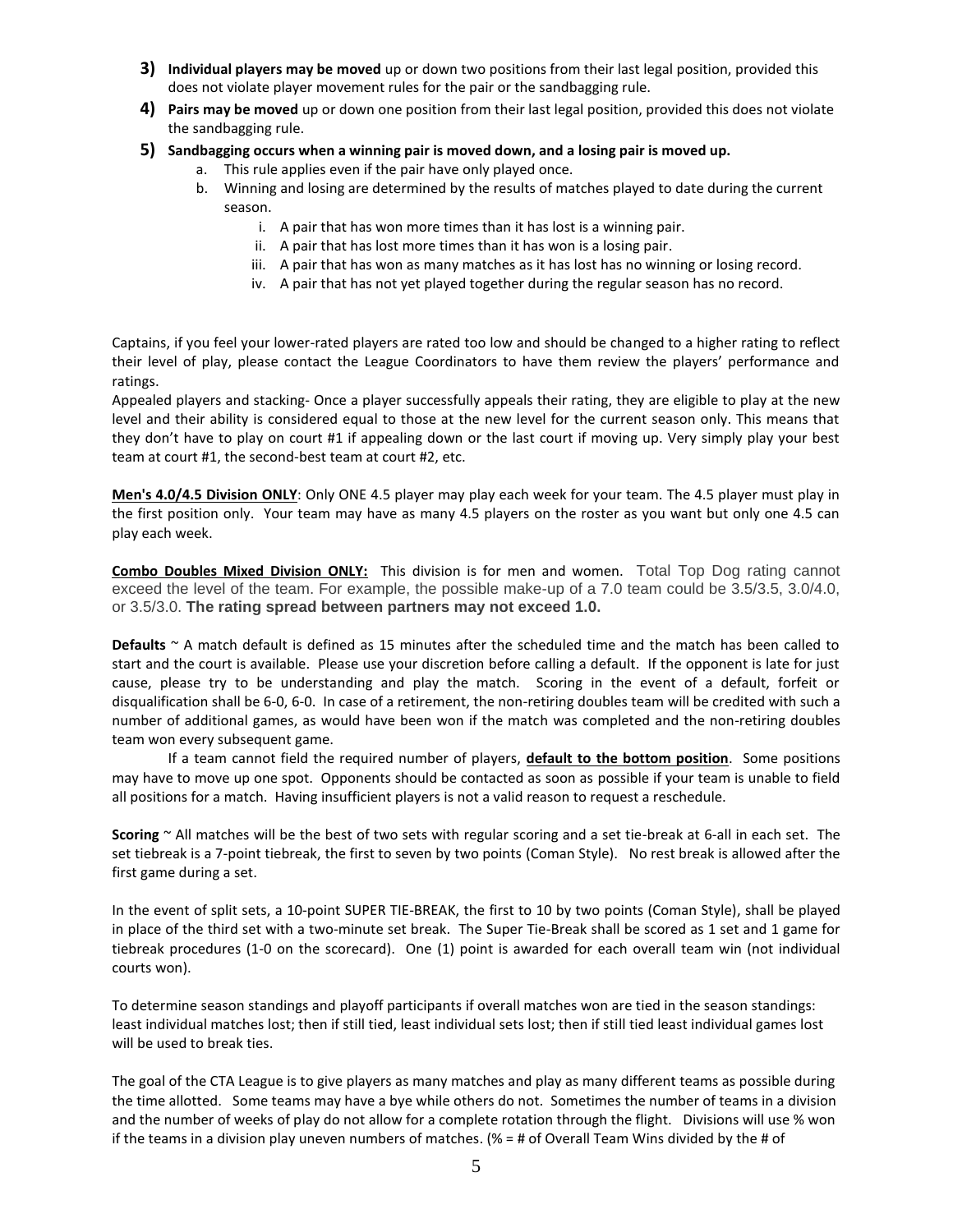Matches Played.) In the CTA League standings, the points column, the first column in the standings, to the left of the match win/loss, is the "percentage".

**TIES** in the regular season matches are decided by least individual sets lost if still tied, then least Individual games lost. The standings in order of priority, working from left to right in the divisional standings:

- 1. Points- the percentage of overall matches won. (Where applicable).
- 2. The least individual matches lost. (Each weekly team overall win counting as 1)
- 3. The least individual sets lost
- 4. The least individual games lost

Topdog Tennis software shows up to the minute standings. All teams are displayed in order of strength. Contact the League Coordinator with questions regarding the standings.

**Continuous Play/Breaks** ~ There is no rest after the first game in ANY SET. A two (2) minute rest may be taken between sets if requested by a player. No extra time shall be given to allow a player to recover condition; however, a player suffering from a treatable medical condition may request one medical time-out for a maximum period of up to EIGHT minutes. Play shall be suspended if any player feels the court is unsafe due to rain or drizzle.

**Reporting Scores** ~ Match scores must be entered into Topdog Tennis by either captain within 24 hours of the completion of the match. The OPPOSING captain must Confirm or Dispute the scores entered within 48 hours of the entry. Disputes: Call or email the captain who entered the original scores to correct them. If scores are not confirmed or disputed within 48 hours by the opposing captain, Topdog Tennis will accept the scores as entered. Both captains should retain a copy of the scorecard. Teams/Captains that consistently do not enter or confirm their scores in a timely matter may be subject to penalty.

**Coaching / Court Conduct** ~ NO COACHING IS ALLOWED AT ANY TIME DURING THE MATCH BY CAPTAINS, TENNIS PROFESSIONALS, OR SPECTATORS. PROFANITY OF ANY KIND IS AGAINST THE RULES AND SUBJECT TO PENALTIES. All electronic devices capable of sending or receiving messages must be off.  $1^{st}$  offense loss of 1 point,  $2^{nd}$  offense loss of game, 3rd offense is match default. Penalties enacted by opponents on the court. **Line Calls or disputes** during a match can only be resolved by players participating in that match. General supervision of all aspects of the play belongs to the club Tennis Director.

**Rain Delay** ~ Official rainout is one (1) hour after the original match start time unless BOTH captains agree to declare it sooner. The individual players must be available to play in case of a rain delay. They should go to the home club and be ready to play.

**If no individual matches have started play**: If the match has started, the original line-up must be used. If the rain delay occurs before the start of play, line-ups will again be exchanged on the new date agreed upon by the Captains. If the rain delay occurs during warm-up or before the first point has been played, teams may alter their line-up for the make-up match at the start of the rescheduled match.

**Match Started, Suspended, and Resumed- Same Day:** If the match has started and play has been suspended and will resume on the same day, at a rescheduled time, match play will resume with the same players at the same positions, where play stopped at the exact score, set and game point. All completed games, sets, and individual matches will count as played. No player changes to the initial roster. Any court that can't be played with the same players will be recorded as a retirement.

**Match Started, Suspended, and Resumed- Another Day**: If the team match has started and play has been suspended and rescheduled for another day, a new line-up may be presented for any individual match that hasn't started and for any individual match indicated as a default on the initial line-up. Individual matches that started will resume play at the point play was suspended. Both captains should write down the scores and make a note of serve rotation and who is to serve next, which side of court everyone is on, etc.

Team captains should mutually agree upon a time to reschedule a rain-delayed match. Every attempt should be made to reschedule matches within TWO weeks. All matches should be played before the last match of the regular season (before playoffs). Individual matches may be scheduled at different times and either club. The time of the make-up match does not have to follow the 'before 2 p.m.' rule. If the teams are unable to agree upon a make-up date for the match the League Coordinator may pick a date for the make-up match. The Home Club will have the first option of playing the match at their facility at a time determined based on court availability. If the home club does not have courts available, the match may be played at the away club.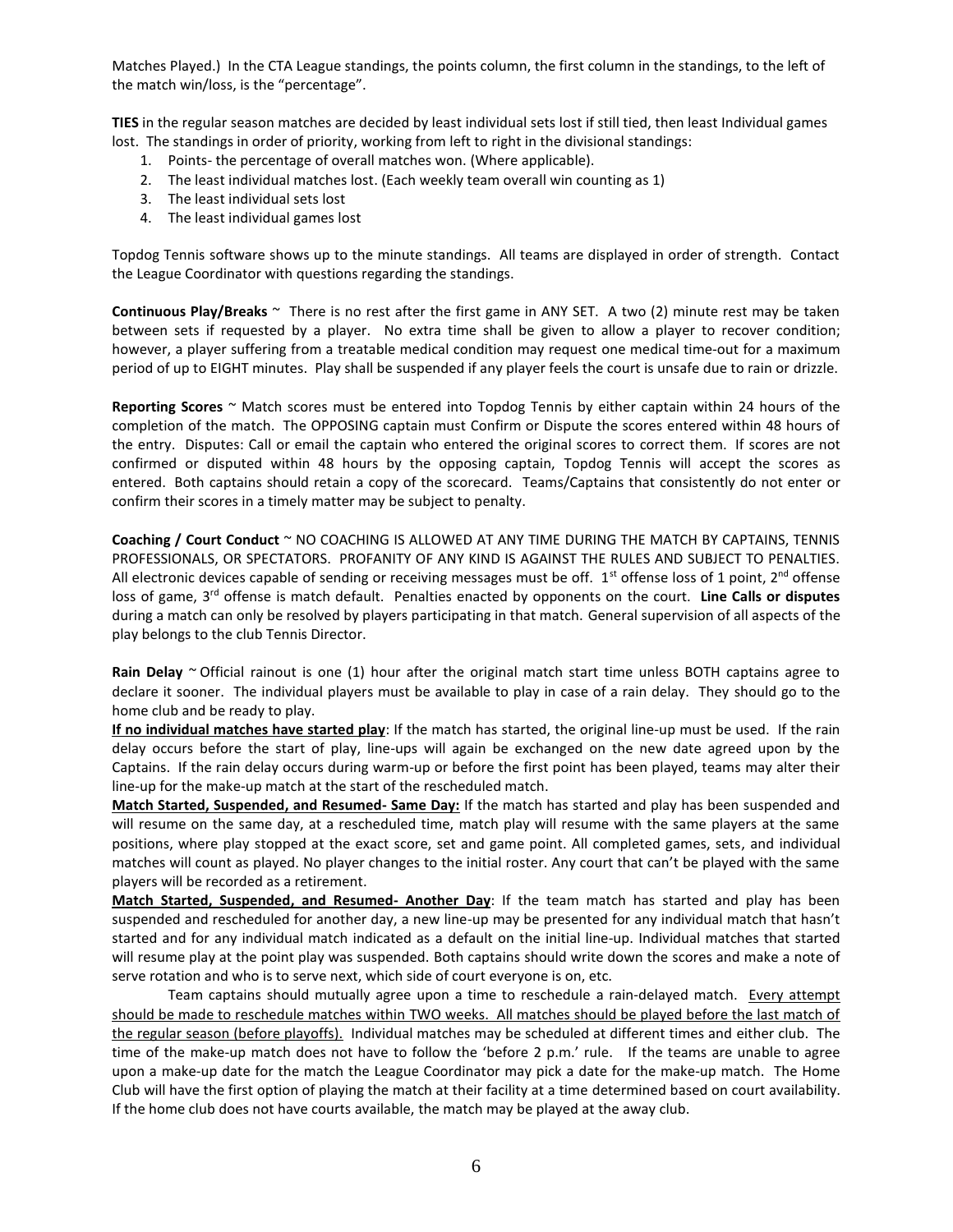Partially completed matches cannot be entered into Topdog Tennis. If the match is rained out or rescheduled for any reason, the HOME captain can change the date of the match in Topdog. Click on 'New Date' on your schedule and the home captain can enter a new date for the match.

If some or all of the matches are rained out during the last week of play, the matches for the last week MAY be deleted or canceled.

When the home captain enters a new date, an email is automatically sent to the opposing captain. The opposing captain must confirm the change. The match will be labeled 'unconfirmed' until the opposing captain agrees to the new match. If matches are to be played on different dates, the dates can be listed in the 'comments' section. The captains and players can easily read the 'comments' section to see how the rescheduling of the match has progressed. Once the mutually agreed date has been confirmed it can only be changed due to rain/hurricane. If a rain delay occurs on the last match of the scheduled League, the Coordinator will work with the captains to determine the date and time of the required make-up match, or the last match may be canceled.

**Hurricane Rescheduling** ~ If there is a need to cancel matches for Hurricane related reasons, please follow the guidelines for the Rain delayed matches. Captains should contact one another and work on rescheduling any missed matches as soon as possible.

**Team Levels / Rating Review** ~ To keep the league competitive, an annual review of team and individual results will be performed at the end of each Winter season. Topdog Tennis software performs this analytical review. Teams and/or Players may be asked to move up or down. A report with a list of players whose ratings have been changed will be posted on the website in the summer. If a players' performance significantly exceeds the level that they are playing, they may be asked, at any time, to move to a higher level.

**Season Awards** ~ An award will be given to the first-place team in each division. In divisions with several flights, an award will be given to the first-place team in each flight.

#### **Team Captain Responsibilities**

- 1) Read and know the rules of the league in which your team is competing.
- 2) Verify team members' USTA NTRP ratings before registering players on your team roster. See link at www.swfla-tennis.com.
- 3) Enter your team's complete roster information online and pay for the team fees by Visa or MasterCard online in Topdog Tennis.
- 4) Verify courts are reserved at your club for your home matches.
- 5) Provide schedules and schedule team members for matches.
- 6) Captains should contact each other at least three (3) DAYS in advance to verify the location, number of courts, and start time.
- 7) Inform your opponent of your club's dress code or gate entry requirements, if any.
- 8) Captains should print match-specific score sheets from Topdog Tennis and fill them in with their lineup. Captains exchange their completed line-ups simultaneously before the start of play.
- 9) Captains are responsible to verify that players are on the correct courts.
- 10) The home team provides balls for the matches.
- 11) Some clubs provide refreshments after the match. This is not required.
- 12) Both Captains should retain a copy of the completed scorecard.
- 13) Either Captain may enter the scores in Topdog Tennis within 24 hours of the completion of the match.
- 14) Or, confirm the scores within 48 hours. If the scores are not confirmed or disputed within 48 hours by the opposing captain, the scores will be accepted as entered and any disputes may be denied.
- 15) Bring a copy of these rules and the USTA The Code or Friend at Court tennis regulations to every match.
- 16) Post any makeup match dates and times as soon as decided on TopDog Tennis. Be sure to contact your clubs with any schedule changes so they can revise their court reservation schedules.
- 17) File grievances promptly.

#### **Club Professional Responsibilities** ~

Club Professionals will receive informative e-mails from the league.

- 1) Verify team members' NTRP ratings before registering team players.
- 2) Responsible for any actions made by a team representing their Club.
- 3) Keep up to date on all league rules, dates, and procedures.
- 4) Provide league players with schedules and playoff information.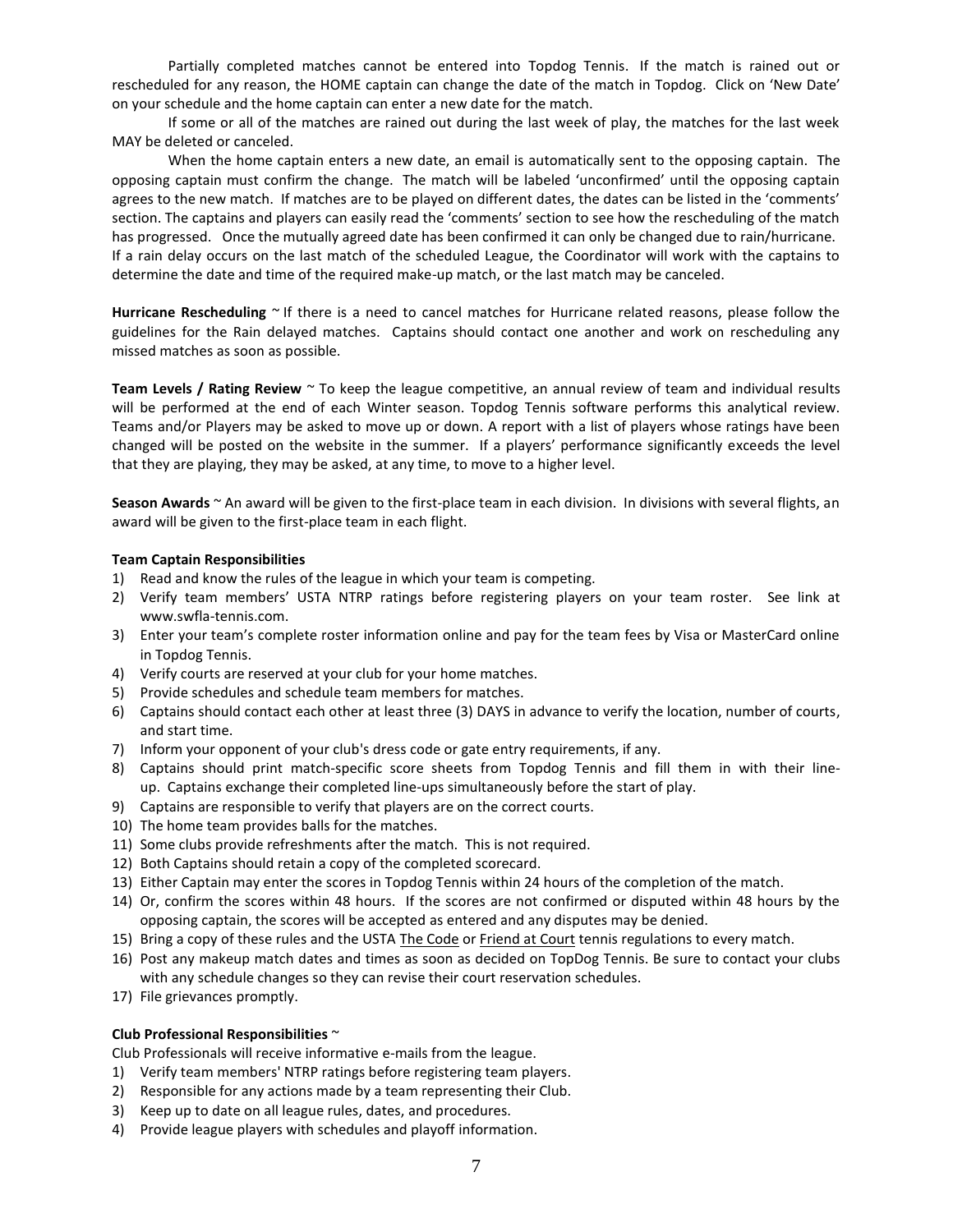- 5) Make sure courts are 'reserved' for home matches at your club.
- 6) Stay informed of your team's league standings (available at Topdog Tennis).
- 7) If your club fields the winning team, let the League Coordinator know as soon as possible if your club is unable to host playoffs.

# **Grievances**

The Team Captain or Club Director of Tennis, using the following steps, may file all complaints alleging a violation during league play. Grievances will not be accepted by individual players.

- 1. When the problem arises, stay calm and be courteous to the opposing team. Patience and courtesy are appreciated.
- 2. Play the match. File a grievance and the League will decide on the issues later.
- 3. All complaints alleging a violation during the local league must be filed IN WRITING / EMAIL with the League Coordinator before the commencement of the next team match, or within twenty-four (24) hours after the end of local league play, whichever occurs first.
- 4. The Grievance should state the following:
	- a. Team Captains' Name, email address, and telephone number.
	- b. Name of the league and level playing.
	- c. Date, Time, and Location of incident.
	- d. Names and telephone numbers of all parties involved.
	- e. Description of incident. Why do you feel there is a grievance.
- 5. The League will review the grievance and render a decision as quickly as possible. All decisions are final.

# **Playoffs**

**Divisional Playoffs** ~ Most divisions will have a playoff the week following their last regularly scheduled match on their normal day of play. Once the season begins the captains will be notified of the date of their division playoff. Very small divisions where teams have played one another an equal number of times and several times may not have playoffs.

If the division has seven (7) teams or less, there will be a playoff for the top two teams. For those divisions with eight (8) or more teams, the top four teams in each division will play in the playoffs. If a division has two flights, the top two positions in each flight will play in the playoffs. If the division has three flights the top position in each flight will play in the playoffs and one 2nd place team with the best overall record will play in the playoffs. Ties for the #2 team will be resolved with a drawing. If an eligible team is unable to play in the playoffs, the team with the next best record may be invited to participate.

**Divisional Playoffs Tie-Break Procedure** ~ When determining which teams go to the playoffs, there could be multiple ties. Topdog Tennis lists teams in order of strength using the tiebreakers listed in the rules. (See section 'Scoring' above.) If teams are still tied, ties will be determined with a drawing.

**Playoff Match** ~ Playoff Semi-Finals are played on the same day of the week as your scheduled matches. Playoff Finals will be played on Saturday unless both teams agree to reschedule. Teams will field the same number of positions as in regular-season matches.

**Rostered Players Only** ~ All players on your roster are eligible to play regardless of how many regular-season matches they have played.

**Two Teams in playoffs** ~ A regular two-set match is played with a third set Super-Tiebreaker (if necessary).

**Four Teams in playoffs** ~ A regular two-set match is played with a third set Super-Tiebreaker (if necessary).

**Playoff Tiebreak** ~ At the end of the playoff match if the number of courts won is tied (1-1 or 2-2), the least individual sets lost will be counted, then if still tied, the least Individual games lost will be counted. If still tied, on separate sheets of paper, Position 1, 2, 3, 4 (or 1, 2) will be written and the slips placed into a hat. A drawing by an impartial party will determine which position will play in the final tiebreak. The position selected will have the two